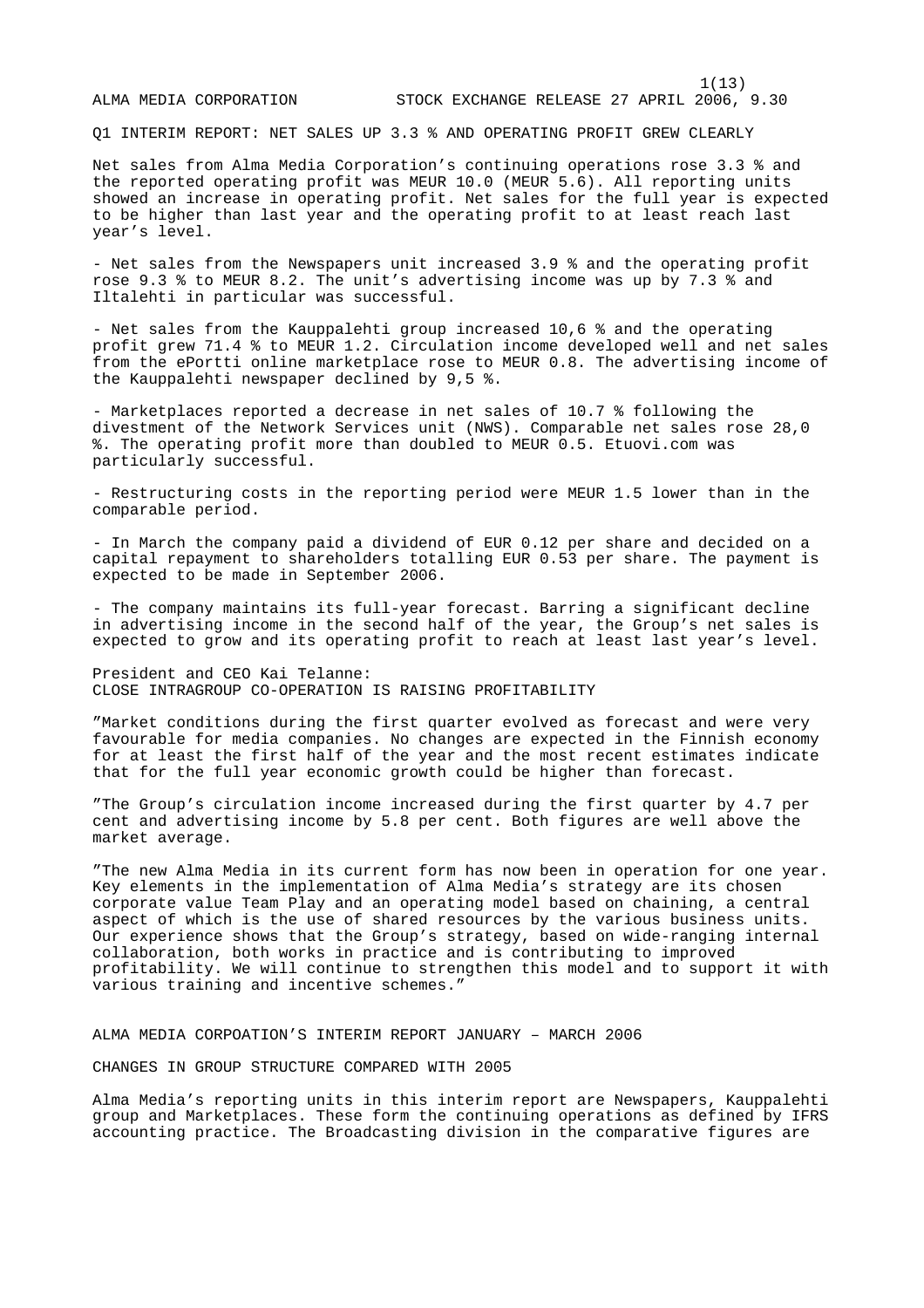$2(13)$ shown in this interim report as a discontinued operation. In the first quarter of 2005 the consolidated figures included MEUR 1.8 in net sales from the NWS unit divested in September 2005. The Q1/2006 figures include MEUR 0.8 in net sales from the ePortti business acquired in July 2005.

#### GROUP NET SALES AND RESULT JANUARY-MARCH 2006

Net sales from the Group's continuing operations amounted to MEUR 71.3 in the first quarter (MEUR 69.1 in January-March 2005.) The main factors instrumental in the increase were growth in advertising income by Aamulehti, Iltalehti and Marketplaces, and higher circulation income reported by the Kauppalehti group. On the other hand the Kauppalehti group's advertising income decreased clearly.

The Group's operating profit was MEUR 10.0, which was MEUR 4.4 higher than one year earlier. The comparative figure included one-time restructuring costs totalling MEUR 1.5. The comparable operating profit rose 40.9 %.

## MARKET CONDITIONS

The overall state of the Finnish economy is good. Various research institutions have revised their economic forecasts upwards and the latest forecasts suggest that the country's economy could grow by almost four per cent this year. The positive prediction is supported by a continuing high level of consumer confidence, declining unemployment and only a moderate increase in interest rates. The media market is expected to grow at the same pace as in 2005.

The volume of media advertising in the first quarter was 5.0 % higher than one year earlier, according to Gallup Adex. Newspaper advertising was up 4.0 % and internet advertising 29.7 %. Alma Media's advertising income rse 5.8 %.

Newsprint prices this year are on average 5 % higher than last year. The higher paper prices will increase the Group's annual costs by roughly one million euros.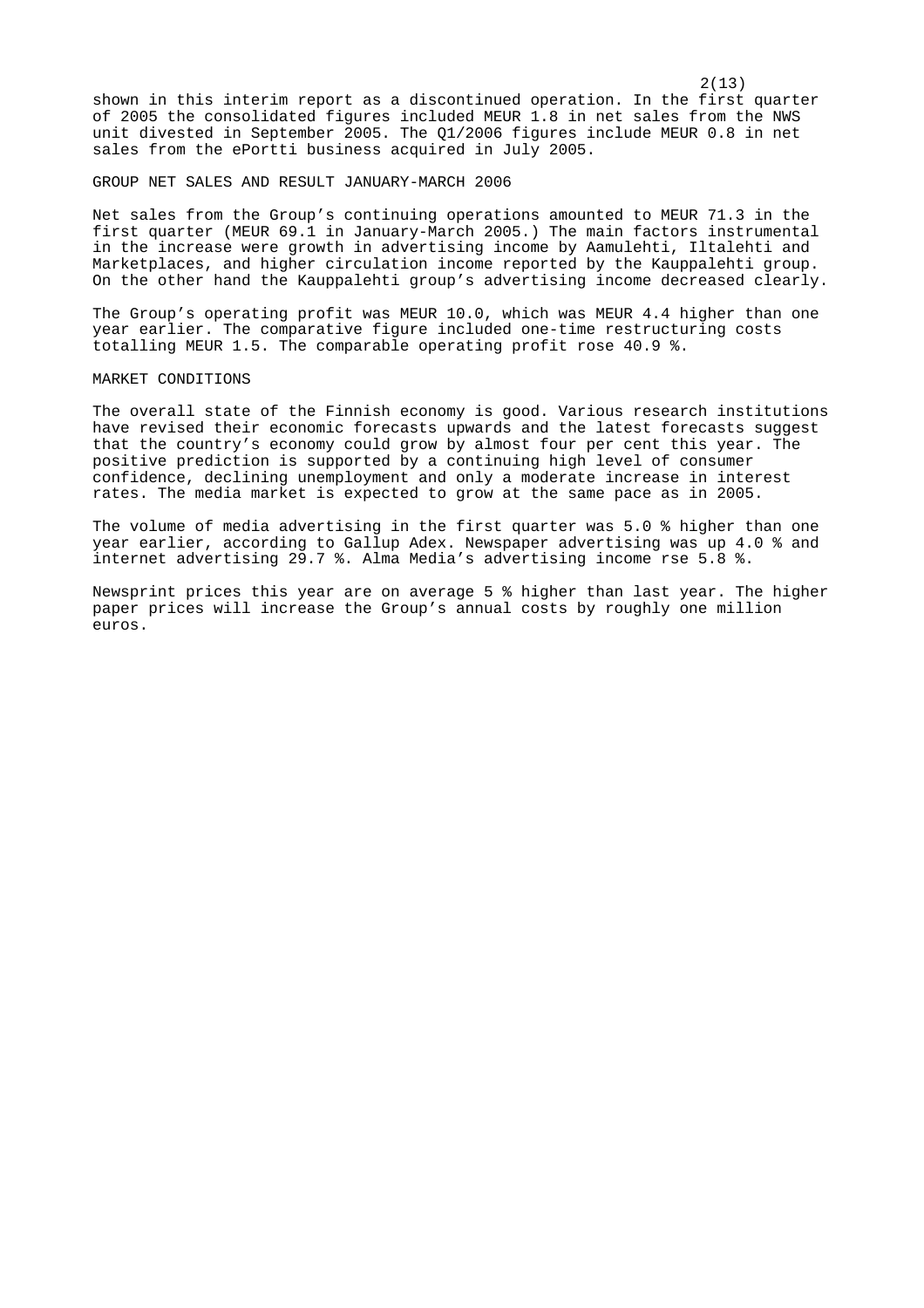ALMA MEDIA GROUP

| KEY FIGURES<br>MEUR                             | 2006<br>$1 - 3$ | 2005<br>$1 - 3$ | 2005<br>$1 - 12$ |
|-------------------------------------------------|-----------------|-----------------|------------------|
| Net sales*                                      | 71.3            | 69.1            | 285.9            |
| Operating profit*                               | 10.0            | 5.6             | 42.3             |
| % of net sales                                  | 14.0            | 8.1             | 14.8             |
| Net financial expenses*                         | 0.2             | $-0.2$          | $-2.7$           |
| Net financial expenses*, % of                   |                 |                 |                  |
| net sales                                       | 0.3             | $-0.3$          | $-0.9$           |
| Share of associated                             |                 |                 |                  |
| companies' results*                             | 0.5             | 0.1             | 4.5              |
| Balance sheet total                             | 257.4           | 361.6           | 243.6            |
| Gross capital expenditure*                      | 2.3             | 4.2             | 19.7             |
| Gross capital expenditure*,<br>್ಠಿ              |                 |                 |                  |
| of net sales                                    | 3.2             | 6.1             | 6.9              |
| Equity ratio                                    | 54.1            | 46.1            | 54.5             |
| Gearing, %                                      | $-20.4$         | 40.6            | $-10.5$          |
| Interest-bearing net debt                       | $-25.6$         | 64.5            | $-13.2$          |
| Interest-bearing liabilities                    | 56.0            | 93.1            | 56.4             |
| Non-interest-bearing                            |                 |                 |                  |
| liabilities                                     | 76.1            | 113.6           | 60.4             |
| Average personnel, calculated                   |                 |                 |                  |
| as full-time employees, excl.<br>delivery staff | 1787            | 1761            |                  |
| Average no. of delivery                         |                 |                 | 1808             |
| staff*                                          | 820             | 878             | 900              |
| Earnings/share, EUR (basic)*                    | 0.10            | 0.06            | 0.52             |
| Earnings/share,<br>EUR                          |                 |                 |                  |
| $(diluted)*$                                    | 0.10            | 0.06            | 0.52             |
| Cash flow from operating                        |                 |                 |                  |
| activities/share, EUR *                         | 0.32            | 0.28            | 0.45             |
| Shareholders' equity/share,                     |                 |                 |                  |
| <b>EUR</b>                                      | 1.67            | 2.08            | 1.69             |
| Market capitalization                           | 593.9           | 855.3           | 573.0            |
| Average no. of shares (1 000                    |                 |                 |                  |
| shares)                                         |                 |                 |                  |
| - basic                                         | 74613           | 74474           | 74474            |
| - diluted                                       | 74613           | 74474           | 74474            |
| No. of shares at end of                         |                 |                 |                  |
| period (1 000 shares)                           | 74613           | 74474           | 74613            |
| * applies to continuing operations              |                 |                 |                  |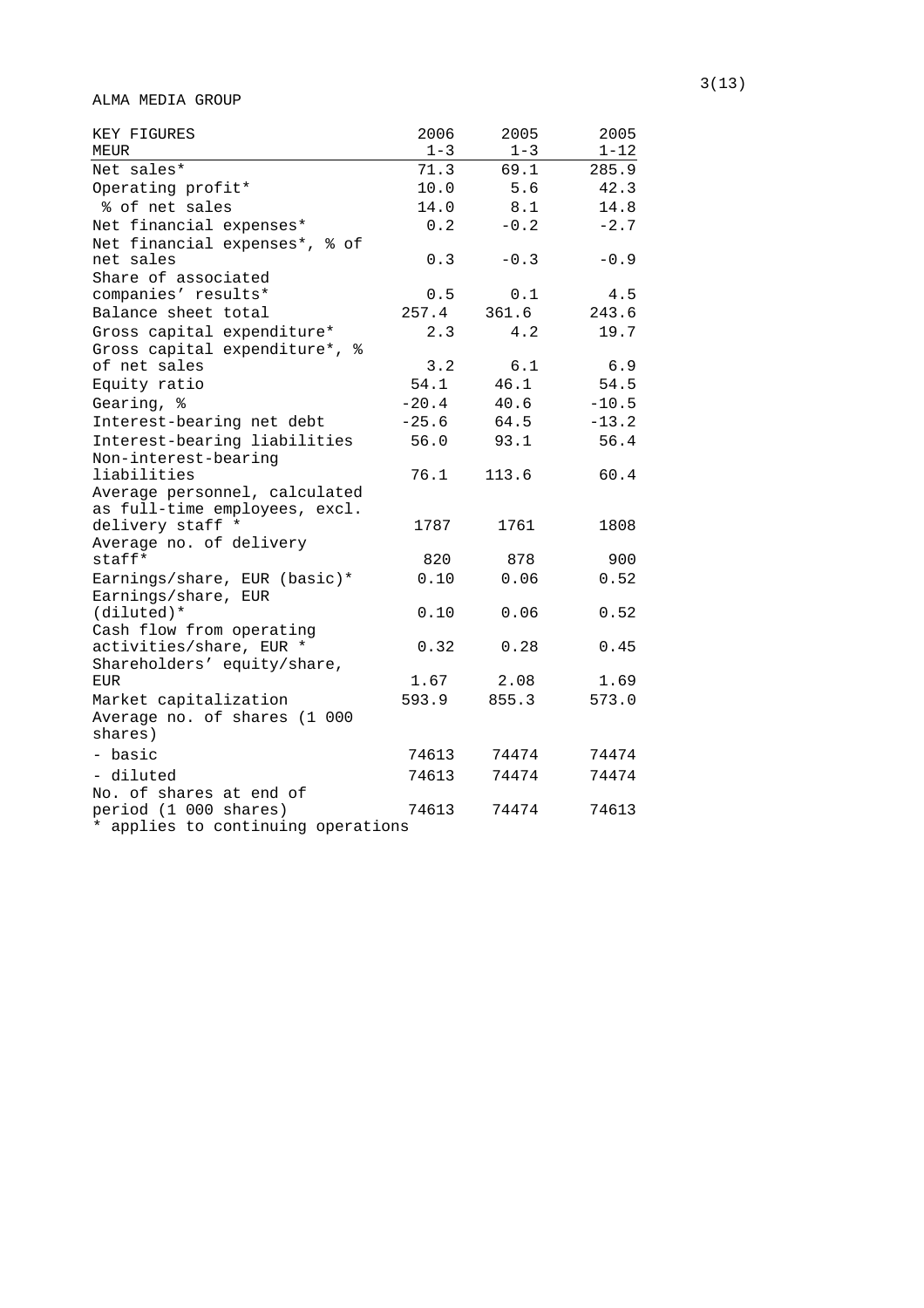|                                     | 2006            | 2005    | 2005            |                   |
|-------------------------------------|-----------------|---------|-----------------|-------------------|
| NET SALES BY SEGMENT, MEUR          | $1 - 3$         | $1 - 3$ | $1 - 12$        |                   |
| Continuing operations:              |                 |         |                 |                   |
| Newspapers                          | 52.6            | 50.6    | 211.6           |                   |
| Kauppalehti group                   | 14.1            | 12.7    | 53.8            |                   |
| Marketplaces                        | 5.2             | 5.8     | 22.7            |                   |
| Other operations and                |                 |         |                 |                   |
| eliminations                        | $-0.6$          | 0.0     | $-2.2$          |                   |
| Continuing operations, total        | 71.3            | 69.1    | 285.9           |                   |
| Discontinued operations, total      |                 | 49.6    | 67.2            |                   |
| Adjustments and eliminations        |                 | $-3.4$  | $-4.6$          |                   |
| Total                               | 71.3            | 115.3   | 348.5           |                   |
|                                     |                 |         |                 |                   |
| OPERATING PROFIT/LOSS BY            | 2006            | 2005    | 2005            |                   |
| SEGMENT, MEUR                       | $1 - 3$         | $1 - 3$ | $1 - 12$        |                   |
| Continuing operations:              |                 |         |                 |                   |
| Newspapers                          | 8.2             | 7.5     | 38.9            |                   |
| Kauppalehti group                   | 1.2             | 0.7     |                 | 7.1               |
| Marketplaces                        | 0.5             | 0.1     |                 | 1.1               |
| Other operations and                |                 |         |                 |                   |
| eliminations                        | 0.1             | $-2.7$  | $-4.8$          |                   |
| Continuing operations, total        | 10.0            | 5.6     | 42.3            |                   |
| Discontinued operations, total      |                 | 2.6     |                 | 3.7               |
| Alma Media Group before capital     |                 |         |                 |                   |
| qain                                |                 | 8.2     | 46.0            |                   |
| Capital gain from Broadcasting      |                 |         | 324.5           |                   |
| Total                               | 10.0            | 8.2     | 370.5           |                   |
|                                     |                 |         |                 |                   |
| NEWSPAPERS                          |                 |         |                 |                   |
|                                     |                 |         |                 |                   |
| Newspapers group key figures (MEUR) | 2006            |         | 2005            | 2005              |
| Net sales                           | $1 - 3$<br>52.6 |         | $1 - 3$<br>50.6 | $1 - 12$<br>211.6 |
| Circulation sales                   | 24.6            |         | 23.7            | 98.1              |
| Media advertising sales             | 25.0            |         | 23.3            | 100.4             |
| Printing sales                      | 1.6             |         | 2.3             | 8.0               |
| Other net sales                     | 1.5             |         | 1.3             | 5.1               |
| Operating profit                    | 8.2             |         | 7.5             | 38.9              |
| Operating margin, %                 | 15.6            |         | 14.9            | 18.4              |
| Gross capital expenditure           | 1.3             |         | 2.4             | 7.3               |
| Average personnel, calculate as     | 1173            |         | 1167            | 1203              |
| full-time employees, excl. delivery |                 |         |                 |                   |
| staff                               |                 |         |                 |                   |
| No. of delivery staff               | 820             |         | 878             | 900               |

The most important development projects in the first quarter were the weekly free paper Tori, with a print-run 150,00 copies, launched in the Tampere region and Iltalehti's weekly women's paper Ilona.

In the media market, advertising volume was reduced by the telecommunications cluster and the retail trade sector. Advertising is increasing, however, in the vehicle, food and beverages, jobs and property sectors. Advertising income of the Newspapers reporting unit grew 7,3 %, e.g. more than the market average. Aamulehti, Northern Newspapers and Iltalehti all increased their advertising sales.

The circulation of the Newspapers unit rose 3.5 %. Iltalehti achieved a circulation increase in a declining market, reaching a market share of 41 %. The Newspapers unit's operating profit increased 9.3 % to MEUR 8.2 (MEUR 7.5).

4(13)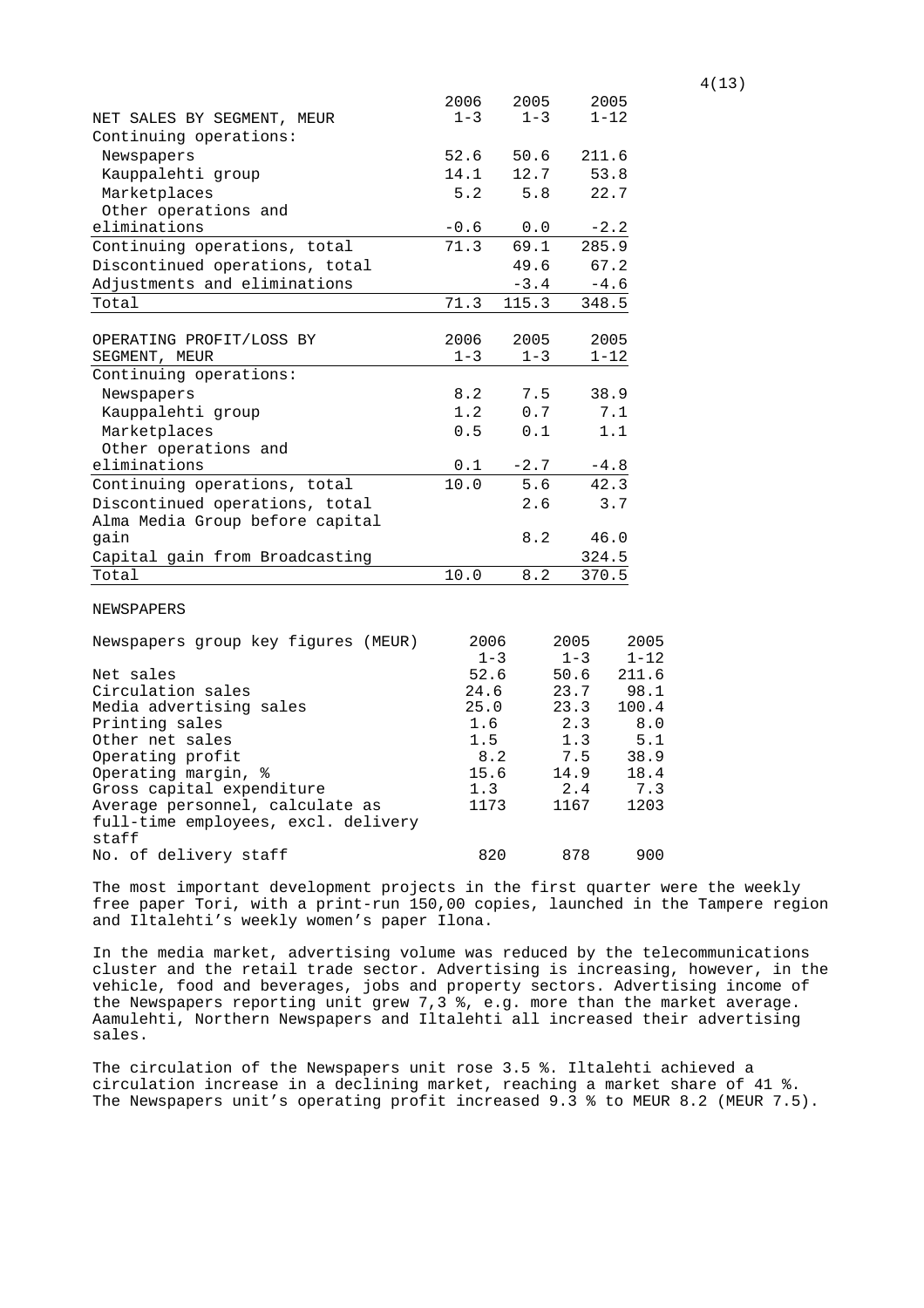# KAUPPALEHTI GROUP

| Kauppalehti group key figures    | 2006    | 2005    | 2005     |
|----------------------------------|---------|---------|----------|
| (MEUR)                           | $1 - 3$ | $1 - 3$ | $1 - 12$ |
| Net sales                        | 14.1    | 12.7    | 53.8     |
| Circulation sales                | 6.0     | 5.5     | 22.4     |
| Media advertising sales          | 5.1     | 5.5     | 23.1     |
| Other net sales                  | 3.0     | 1.7     | 8.4      |
| Operating profit                 | 1.2     | 0.7     | 7.1      |
| Operating margin, %              | 8.5     | 5.2     | 13.2     |
| Gross capital expenditure        | 0.3     | 0.4     | 8.1      |
| Average personnel, calculated as | 447     | 407     | 418      |
| full-time emplovees              |         |         |          |

Kauppalehti group's net sales increased 10.6 %. This was due to 10,0 % growth in circulation income, about 25 % growth by the Lehdentekijät group and about 25 % growth by BNS, and new net sales totalling MEUR 0.8 contributed by the ePortti business.

The impact of the Presso Saturday paper on the Kauppalehti group's overall result was unchanged. Presso's audited number of readers was 117,000, which was higher than forecast and is expected to boost media sales in the future. The number of weekly visitors to the Kauppalehti Online internet pages reached an all-time high with 170,000 different visitors in the week beginning 13 March.

The Kauppalehti group's operating profit rose by more than 71 % to MEUR 1.2 (MEUR 0.7).

# **MARKETPLACES**

| Marketplaces key figures (MEUR)  | 2006    | 2005    | 2005     |
|----------------------------------|---------|---------|----------|
|                                  | $1 - 3$ | $1 - 3$ | $1 - 12$ |
| Net sales                        | 5.2     | 5.8     | 22.7     |
| Operations in Finland            | 4.9     | 3.8     | 16.0     |
| Operations outside Finland       | 0.2     | 0.1     | 0.5      |
| Other operations *               | 0.0     | 1.8     | 6.1      |
| Operating profit                 | 0.5     | 0.1     | 1.1      |
| Operating margin, %              | 9.6     | 1.7     | 4.9      |
| Gross capital expenditure        | 0.5     | 1.4     | 3.5      |
| Average personnel, calculated as | 94      | 110     | 109      |
| full-time employees              |         |         |          |

\* "Other operations" includes the net sales of the NWS unit and New Ventures unit for 2005. These units were divested during 2005.

Net sales of the Marketplaces unit decreased 10.7 % to MEUR 5.2 owing to the divestment of the NWS unit in September 2005. Comparable net sales rose 28.0 %, however, and the unit's large marketplaces, Etuovi and Monster, showed especially marked sales growth.

During the first quarter, a new used vehicle marketplace was launched in Tallinn, Estonia, and the decision was taken to open a similar service in Latvia as well as a new property marketplace based on the City24 concept in Ukraine. The new international marketplaces did not increase costs significantly.

The Marketplaces unit generated an operating profit of MEUR 0.5.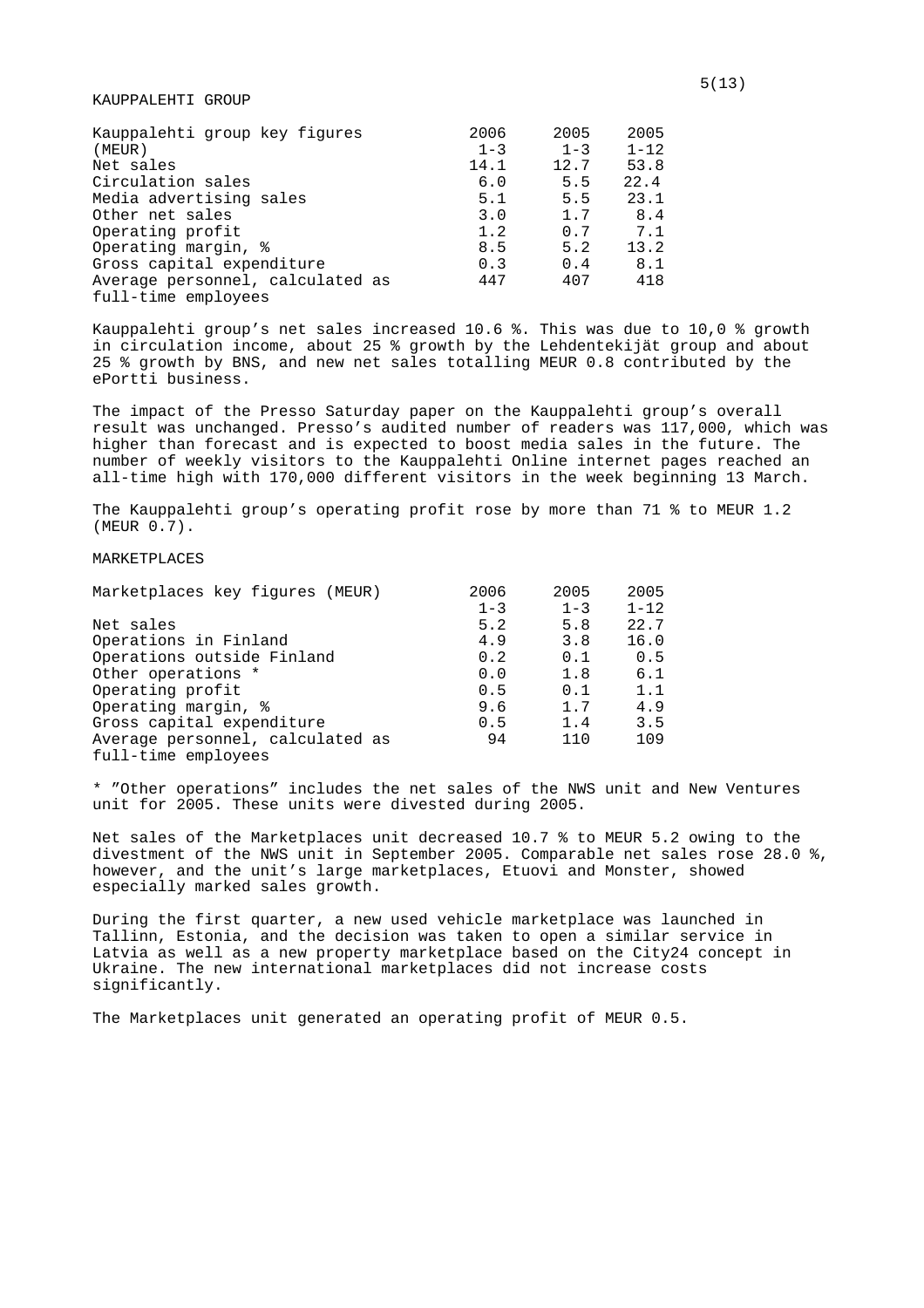## ASSOCIATED COMPANIES

| Share of results of associated | 2006    | 2005           | 2005     |
|--------------------------------|---------|----------------|----------|
| companies (MEUR)               | $1 - 3$ | $1 - 3$        | $1 - 12$ |
| Newspapers                     | 0.0     | 0.0            | 0.0      |
| Kauppalehti group              |         |                |          |
| Talentum Oyj                   | 0.5     | 0.4            | 5.4      |
| Other associated companies     | 0.2     | 0.0            | 0.1      |
| Marketplaces                   | 0.0     | 0.0            | 0.0      |
| Other operations               |         |                |          |
| Acta Print Oy                  | $-0.2$  | $-0.4$         | $-1.7$   |
| Other associated companies     | 0.1     | 0.1            | 0.7      |
| Total                          | በ 5     | 0 <sub>1</sub> | 4.5      |

The Group owns 29.9 % of Talentum Oyj, which is part of the Kauppalehti group, and 36 % of Acta Print Oy, part of Other Operations.

## BALANCE SHEET AND FINANCIAL POSITION

The Group's balance sheet totalled MEUR 257.4 at the end of March (MEUR 243.6 on 31 December 2005). The equity ratio at the end of March was 54.1 % (54.5 % on 31 December 2005) and equity per share was EUR 1.67 (EUR 1.69 on 31 December 2005).

Cash flow was good in the first three months of the year due to newspaper subscription payments for the year. Cash flow before financing activities was MEUR 22.3 (MEUR 19.0). In March the company paid shareholders a dividend totalling MEUR 9.0.

The Group had no net debt during the period. Cash and cash equivalents (net) at the end of March amounted to MEUR 25.6. One year earlier debt totalled MEUR 64.5. The Group's interest-bearing debt is denominated in euros and therefore does not require hedging against exchange rate differences. The most significant foreign currency based purchasing agreements are hedged, however.

## CAPITAL EXPENDITURE

Gross capital expenditure totalled MEUR 2.3 (MEUR 4.2). Acquisitions during the quarter were the vehicle internet portal Autoinfo AS in Estonia and Mediaskopas UAB, a press review service, in Latvia. Other capital expenditure related to normal maintenance and repair items.

# ADMINISTRATION

Alma Media Corporation's Annual General Meeting, held on 8 March 2006, elected as its Board of Directors Lauri Helve, Matti Häkkinen, Matti Kavetvuo, Kai Seikku, Kari Stadigh and Harri Suutari. The Board elected Kari Stadigh as its chairman and Matti Kavetvuo as the deputy chairman.

KPMG Oy Ab were appointed to be the company's auditors.

#### THE ALMA MEDIA SHARE

Trading in the company's share was very brisk; the number of shares traded in the first quarter of the year represented almost one-fifth of the total number shares. The trading volume amounted to MEUR 100 (MEUR 137). The comparative year's figure includes the Schibsted public offer for Alma Media's shares. The proportion of nominee-registered shares fell from 28.2 % to 22.3 % during the first quarter. The company was not aware of any changes in shareholdings exceeding flagging levels during the period.

The closing price of the Alma Media share at the end of March was EUR 7.96. The lowest price in the period was EUR 7.05 and the highest was EUR 8.10.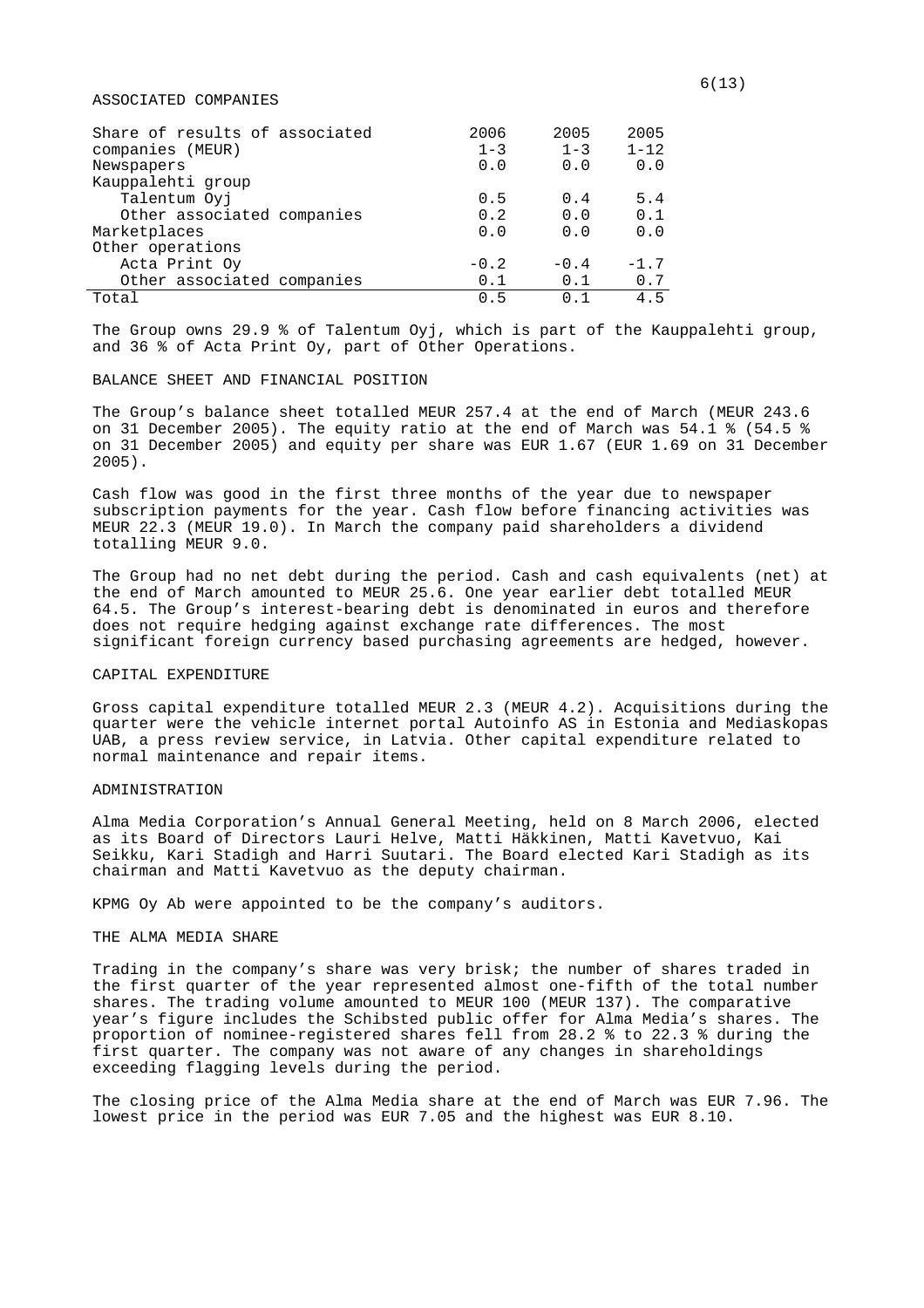Alma Media's market capitalization at the end of March was MEUR 594 (MEUR 855).

Alma Media Corporation and eQ Pankki Oy have made a liquidity providing contract under which eQ Pankki Oy guarantees bid and ask prices for the shares with a maximum spread of 3% during 85% of the exchange's trading hours. The contract applies to a minimum of 2,000 shares, which corresponds to 40 share lots.

The AGM granted two authorizations to the Board of Directors to raise the share capital. The AGM decided to grant option rights, disapplying the pre-emptive subscription right of the shareholders, to the managements of Alma Media Corporation and its subsidiaries. The options will be gratuitously distributed at the decision of the Board of Directors. It was proposed that the pre-emptive right of the shareholders be disapplied on the grounds that the option rights are intended to form part of the company's schemes for ensuring personnel's motivation and long-term commitment to the company.

Altogether 1,920,000 stock options may be granted and these may be exercised to subscribe for at most 1,920,000 shares in Alma Media Corporation with a book counter-value of 0.60 euros per share.

The AGM also authorized the Board of Directors to decide on raising one or more convertible bond loans, and/or on raising the share capital with one or more rights issues provided that, when converting the convertible bonds, and/or when issuing new shares, at most 14,922,000 shares may be issued with a book counter-value of 0.60 euros per share and the share capital may be raised by at most 8,953,200 euros. This authorization is in force until 8 March 2007.

The AGM also decided that the company's share premium fund be reduced by 39,544,637.19 euros, and that the amount of restricted equity corresponding to the reduction, i.e. 0.53 euros per share, be repaid to the shareholders. The payment is expected to take place during September 2006.

The company does not own any of its own shares and it has no authorization to purchase its owns shares in public trading.

# SUBSEQUENT EVENTS

In April Alma Media acquired an internet property portal, Apartament.pl, in Warsaw, Poland. The portable will enable the company to launch the City24.pl property marketplace in Poland in autumn 2006. The company currently operates City24 marketplaces in Estonia, Latvia and Lithuania.

# FULL-YEAR PROSPECTS

In its Financial Statements Bulletin for 2005 the company forecast that its net sales from continuing operations would grow and that the operating profit from continuing operations would be at the last year's level. Provided that no significant decline takes place in the media market during the second quarter, the company expects its net sales to increase slightly compared to last year and its operating profit to reach at least the same level as last year.

#### NEXT INTERIM REPORT

Alma Media publishes its six-month interim report on 11 August 2006.

## 7(13)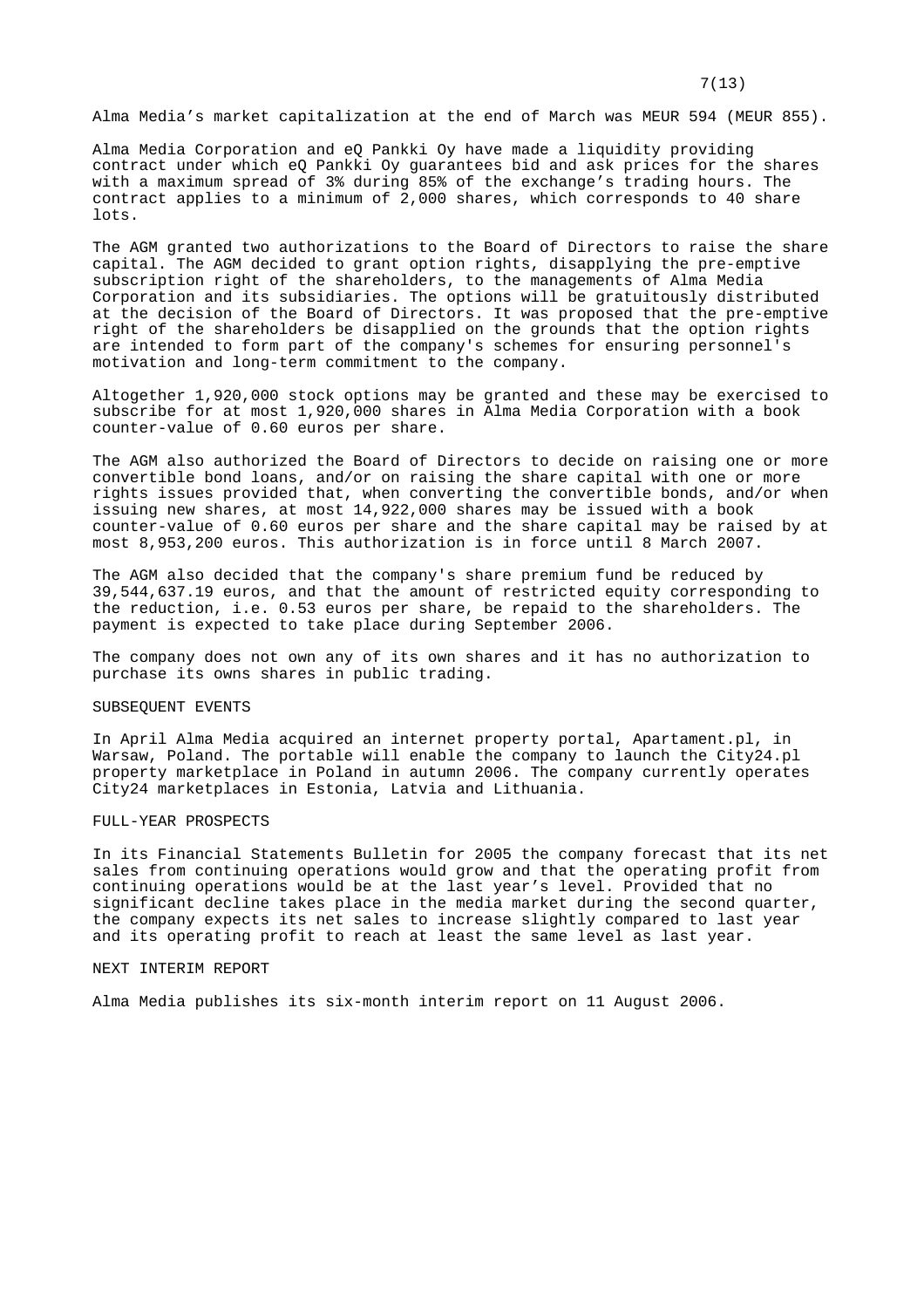|                                                | 2006    | 2005    | 2005     |
|------------------------------------------------|---------|---------|----------|
| INCOME STATEMENT, MEUR                         | $1 - 3$ | $1 - 3$ | $1 - 12$ |
| Continuing operations:                         |         |         |          |
| NET SALES                                      | 71.3    | 69.1    | 285.9    |
| Other operating income                         | 0.3     | 0.6     | 5.2      |
| Operating expenses                             | $-59.1$ | $-61.5$ | $-238.2$ |
| Depreciation, amortization and                 |         |         |          |
| impairment charges                             | $-2.5$  | $-2.6$  | $-10.5$  |
| OPERATING PROFIT                               | 10.0    | 5.6     | 42.3     |
| Financial income and expenses                  | $-0.2$  | 0.2     | 2.7      |
| Share of results in associated                 |         |         |          |
| companies                                      | $0.5$   | 0.1     | 4.5      |
| PROFIT BEFORE TAX                              | 10.3    | 5.9     | 49.5     |
| Income tax                                     | $-2.5$  | $-1.5$  | $-10.5$  |
| PROFIT FROM CONTINUING OPERATIONS              | 7.7     | 4.4     | 39.0     |
| Income from discontinued                       |         |         |          |
| operations                                     |         | 0.7     | 1.4      |
| Capital gain on Broadcasting<br>disposal       |         |         |          |
|                                                |         |         | 324.5    |
| NET PROFIT FOR THE PERIOD                      | 7.7     | 5.1     | 365.0    |
|                                                |         |         |          |
| Distribution:                                  |         |         |          |
| To the parent company<br>shareholders          | 7.6     | 4.9     | 364.6    |
| Minority interest                              | 0.1     | 0.2     | 0.4      |
|                                                |         |         |          |
| Earnings/share (EPS), EUR,                     |         |         |          |
| continuing operations                          | 0.10    | 0.06    | 0.52     |
| EPS(diluted) EUR, continuing                   |         |         |          |
| operations                                     | 0.10    | 0.06    | 0.52     |
|                                                |         |         |          |
| EPS, EUR, discontinued operations,             |         |         |          |
| incl. Broadcasting capital gain                |         | 0.01    | 4.37     |
| EPS (diluted) EUR, discontinued                |         |         |          |
| operations, incl. Broadcasting<br>capital gain |         | 0.01    | 4.37     |
|                                                |         |         |          |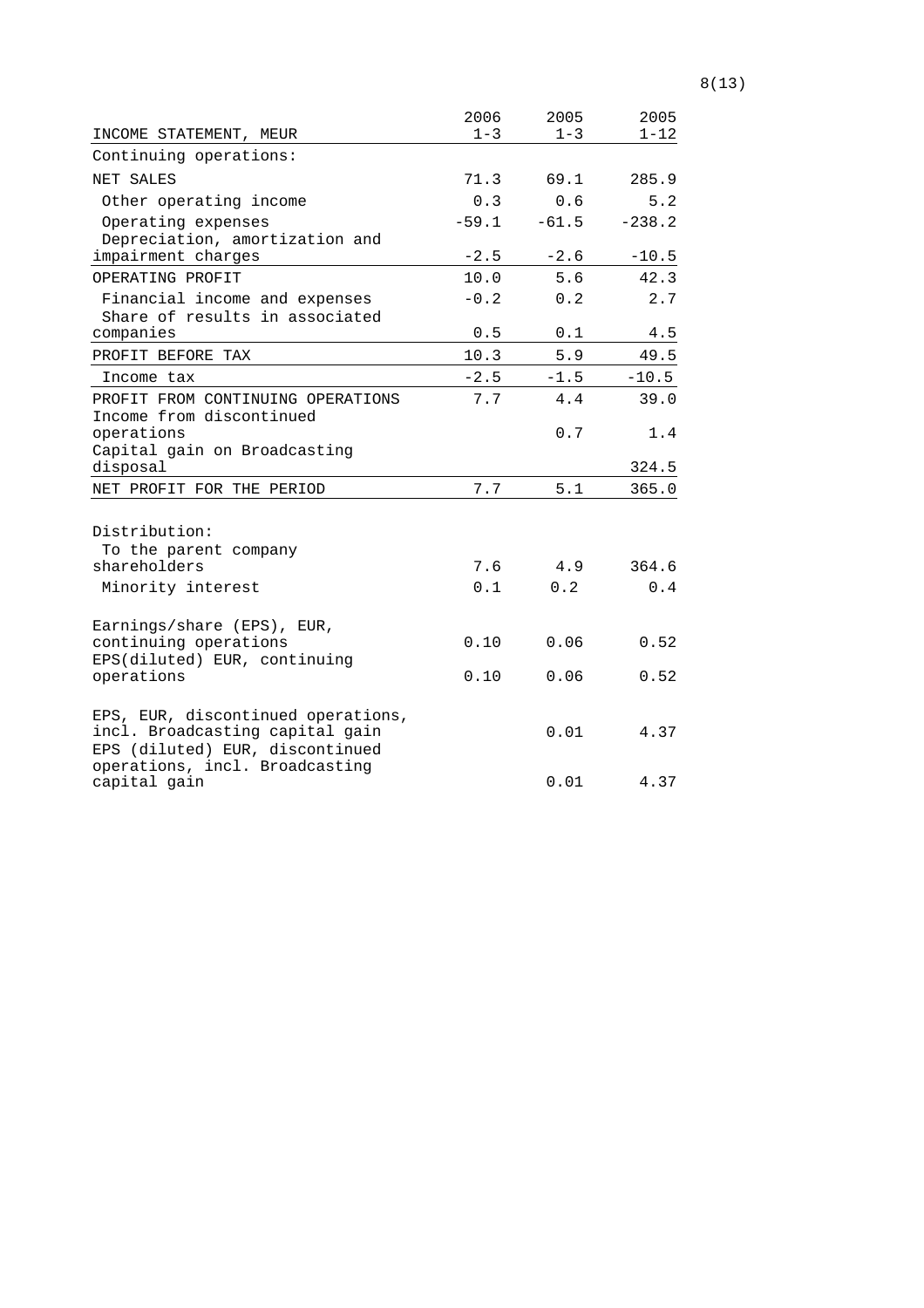|                                |       |             | 9(13)                          |
|--------------------------------|-------|-------------|--------------------------------|
| BALANCE SHEET, MEUR            |       |             | 31.3.2006 31.3.2005 31.12.2005 |
| ASSETS; CONTINUING OPERATIONS  |       |             |                                |
| NON-CURRENT ASSETS             |       |             |                                |
| Tangible assets                | 59.5  | 63.4        | 60.6                           |
| Intangible assets              | 7.5   | 7.5         | 7.4                            |
| Goodwill                       | 18.9  | 14.8        | 18.9                           |
| Investments in associated      |       |             |                                |
| companies                      | 41.1  | 29.6        | 40.4                           |
| Other long-term investments    | 6.5   | 6.6         | 6.6                            |
| Deferred tax assets            | 4.3   | 4.1         | 4.8                            |
| Other receivables              | 5.1   | 6.9         | 5.3                            |
| <b>CURRENT ASSETS</b>          |       |             |                                |
| Inventories                    | 1.5   | 1.5         | 1.6                            |
| Trade and other receivables    | 31.5  | 113.0       | 28.5                           |
| Cash and cash equivalents *)   | 81,6  | 81,2        | 69,6                           |
| ASSETS, TOTAL; CONTINUING      |       |             |                                |
| OPERATIONS                     |       | 257,4 328,6 | 243,6                          |
| Discontinued operations, total |       | 183,5       |                                |
| Adjustments and eliminations   |       | $-150, 5$   |                                |
| ASSETS, TOTAL                  | 257,4 | 361,6       | 243,6                          |

\*)Includes the acquisition cost of the Broadcasting division, MEUR 54.8, in the comparative figures (Q1/2005).

| BALANCE SHEET MEUR                 |       |          | 31.3.2006 31.3.2005 31.12.2005 |
|------------------------------------|-------|----------|--------------------------------|
| EQUITY AND LIABILITIES; CONTINUING |       |          |                                |
| OPERATIONS                         |       |          |                                |
| Parent company shareholders'       |       |          |                                |
| equity                             | 124.9 | 152.7    | 126.2                          |
| Minority interest                  | 0.4   | 2.1      | 0.5                            |
| SHAREHOLDERS' EOUITY, TOTAL        | 125.2 | 154.8    | 126.7                          |
| LIABILITIES                        |       |          |                                |
| Deferred tax liabilities           | 1.2   | 2.4      | 1.5                            |
| Long-term liabilities              | 31.0  | 81.1     | 31.3                           |
| Current liabilities                | 100.0 | 90.3     | 84.0                           |
| EQUITY AND LIABILITIES, TOTAL;     |       |          |                                |
| CONTINUING OPERATIONS              | 257.4 | 328.6    | 243.6                          |
| Discontinued operations, total     |       | 183.5    |                                |
| Adjustments and eliminations       |       | $-150.5$ |                                |
| EOUITY AND LIABILITIES, TOTAL      | 257.4 | 361.6    | 243.6                          |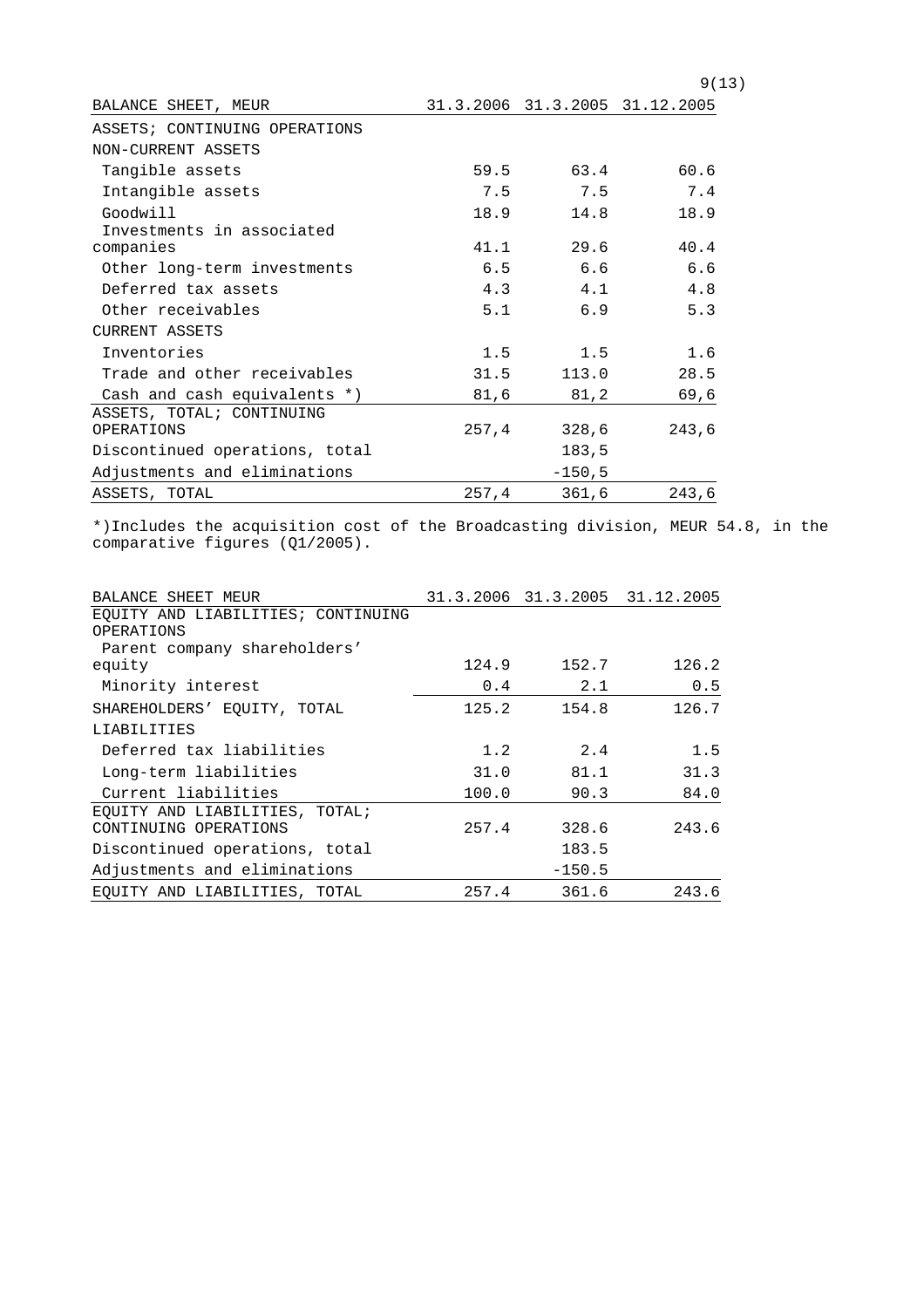|                                                       |       |                  |         |              |                            |            | 10(13)                                         |          |
|-------------------------------------------------------|-------|------------------|---------|--------------|----------------------------|------------|------------------------------------------------|----------|
| RECONCILIATION OF SHAREHOLDERS' EQUITY 1.1.-31.3.2006 |       |                  |         |              |                            |            |                                                |          |
|                                                       |       |                  |         | Accum.       |                            |            |                                                |          |
|                                                       |       |                  |         |              | Shar Share transla Retaine |            | Minorit                                        |          |
|                                                       | Share |                  | e premi | tion         |                            | d Parent   | У                                              |          |
|                                                       |       |                  |         |              |                            |            | capit issu mum differe earning company interes | Total    |
| MEUR                                                  | al    | e –              | fund    | nces         |                            | total<br>S |                                                | t equity |
| Equity 1.1.2006                                       |       | 44.8 0.0         | 42.4    | 0.0          | 39.0                       | 126.2      | 0.5                                            | 126.7    |
|                                                       |       |                  |         |              |                            |            |                                                |          |
| Net profit for the                                    |       |                  |         |              |                            |            |                                                |          |
| period                                                |       |                  |         |              | 7.6                        | 7.6        | 0.1                                            | 7.7      |
|                                                       |       |                  |         |              |                            |            |                                                |          |
| Dividend paid by parent                               |       |                  |         |              |                            |            |                                                |          |
| company                                               |       |                  |         |              | $-9.0$                     | $-9.0$     |                                                | $-9.0$   |
| Dividends paid by<br>subsidiaries                     |       |                  |         |              |                            |            | $-0.2$                                         | $-0.2$   |
| Equity 31.3.2006                                      |       | 44.8 0.0         | 42.4    | 0.0          | 37.7                       | 124.9      | 0.4                                            | 125.2    |
|                                                       |       |                  |         |              |                            |            |                                                |          |
| RECONCILIATION OF SHAREHOLDERS' EQUITY 1.1.-31.3.2005 |       |                  |         |              |                            |            |                                                |          |
|                                                       |       |                  |         |              |                            |            |                                                |          |
|                                                       |       |                  |         | Accum.       |                            |            |                                                |          |
|                                                       |       |                  |         |              | Shar Share transla Retaine |            | Minorit                                        |          |
|                                                       | Share |                  |         | e premi tion |                            | d Parent   | У                                              |          |
|                                                       |       |                  |         |              |                            |            | capit issu mum differe earning company interes | Total    |
| MEUR                                                  | al    |                  | e fund  | nces<br>0.0  |                            | total<br>S | ヒ                                              | equity   |
| Equity 1.1.2005                                       |       | $26.5$ 1.8       | 50.8    |              | 66.8                       | 145.8      | 2.0                                            | 147.8    |
|                                                       |       |                  |         |              |                            |            |                                                |          |
| Net profit for the<br>period                          |       |                  |         |              | 4.9                        | 4.9        | 0.2                                            | 5.1      |
|                                                       |       |                  |         |              |                            |            |                                                |          |
| Change in translation                                 |       |                  |         | $-0.2$       |                            |            |                                                |          |
| difference                                            |       |                  |         |              |                            | $-0.2$     |                                                | $-0.2$   |
| Share options exercised                               |       | $0.2 - 0.1$      | 2.1     |              |                            | 2.2        |                                                | 2.2      |
| Equity 31.3.2005                                      |       | $26.7 \quad 1.7$ | 52.9    | $-0.1$       | 71.7                       | 152.7      | 2.1                                            | 154.8    |
|                                                       |       |                  |         |              |                            |            |                                                |          |
|                                                       |       |                  |         |              |                            |            |                                                |          |
|                                                       |       |                  |         |              | 2006                       | 2005       | 2005                                           |          |
| CASH FLOW STATEMENT, MEUR                             |       |                  |         |              | $1 - 3$                    | $1 - 3$    | 1-12                                           |          |
| Continuing operations:                                |       |                  |         |              |                            |            |                                                |          |
| Operating activities                                  |       |                  |         |              |                            |            |                                                |          |
| Net profit for the period                             |       |                  |         |              | 7.7                        | 4.4        | 39.0                                           |          |
| Adjustments                                           |       |                  |         |              | 4.5                        | 3.5        | 8.8                                            |          |
|                                                       |       |                  |         |              |                            |            |                                                |          |
| Change in working capital                             |       |                  |         |              | 13.5                       | 12.3       | 1.3                                            |          |
| Financial items and taxes                             |       |                  |         |              | $-1.8$                     | 0.6        | $-15.4$                                        |          |
| Net cash provided by operating activities             |       |                  |         |              | 23.9                       | 20.8       | 33.7                                           |          |
| Cash flow from investing activities                   |       |                  |         |              | $-1.6$                     | $-1.8$     | $-12.0$                                        |          |
| Cash flow before financing activities                 |       |                  |         |              | 22.3                       | 19.0       | 21.7                                           |          |
| Cash flow used in financing activities                |       |                  |         |              | $-10.2$                    | $-12.4$    | $-438.1$                                       |          |
|                                                       |       |                  |         |              |                            |            |                                                |          |

Discontinued operations:

Cash flow from operating activities -2.8 -1.3 Cash flow used in investing activities -1.6 383.2 Cash flow used in financing activities 3.9 81.6 Change in cash and cash equivalents (increase + / decrease -) 12.1 6.1 47.1 Cash and cash equivalents at start of period 69.6 22.5 22.5 Cash and cash equivalents at close of period 81.6 28.6 69.6

 $11(13)$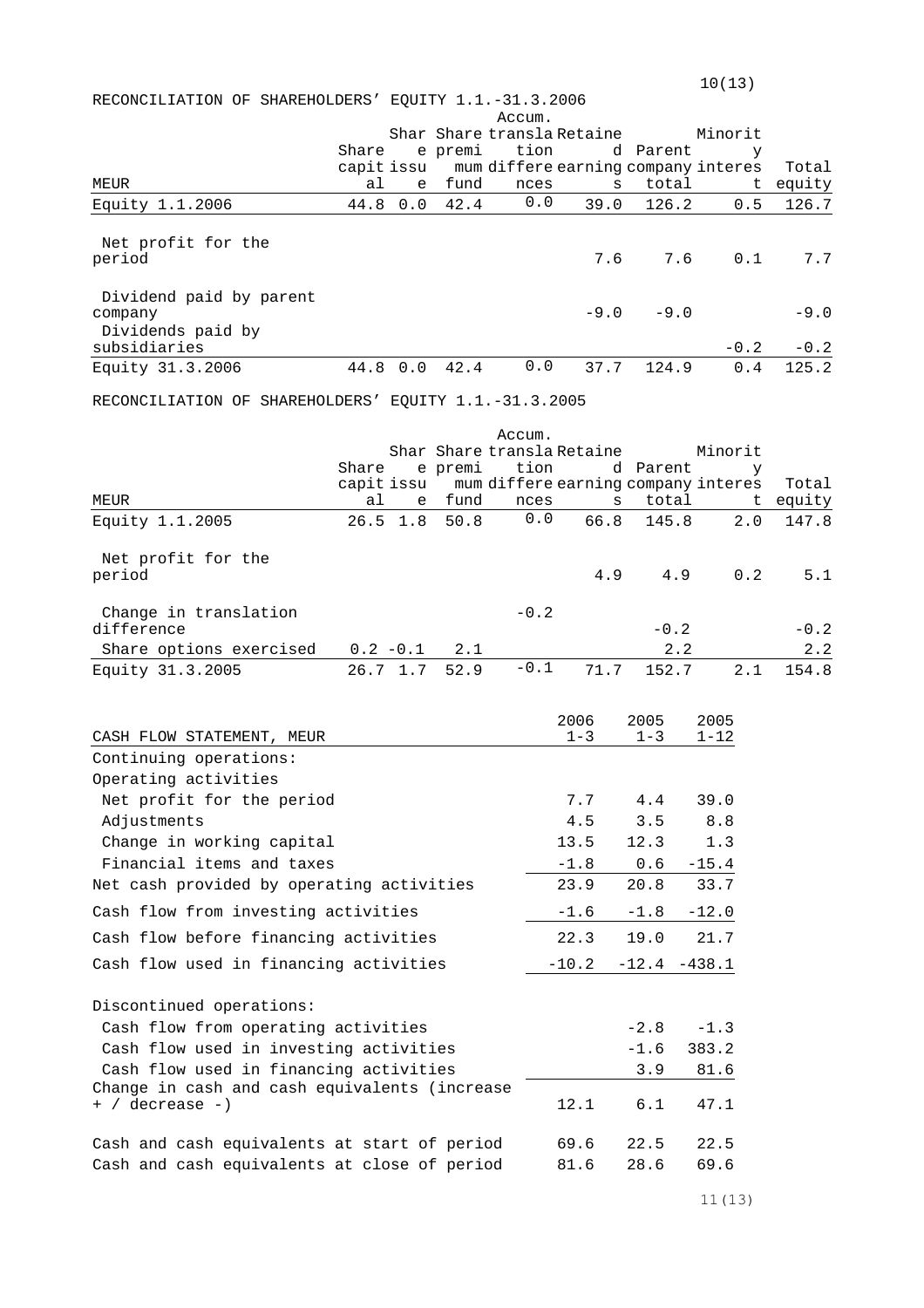|                                            | 2006                        | 2005    | 2005     |
|--------------------------------------------|-----------------------------|---------|----------|
| GROUP INVESTMENTS, MEUR                    | $1 - 3$                     | $1 - 3$ | $1 - 12$ |
| Gross capital expenditure, continuing      |                             |         |          |
| operations                                 | 2.3                         | 4.2     | 19.7     |
| Gross capital expenditure, discontinued    |                             |         |          |
| operations                                 |                             | 2.2     | 2.7      |
| Gross capital expenditure on fixed assets, |                             |         |          |
| total                                      | 2.3                         | 6.4     | 22.4     |
|                                            | Book value Fair values      |         |          |
| ACQUIRED BUSINESSES during 1-3/2006,       | before                      | used in |          |
| MEUR                                       | consolidation consolidation |         |          |
| Receivables                                | 0.1                         | 0.1     |          |
| Total assets                               | 0.1                         | 0.1     |          |
| Total liabilities                          | 0.0                         | 0.0     |          |
| Net assets                                 | 0.1                         | 0.1     |          |
| Goodwill arising in acquisition            |                             | 0.1     |          |
| Acquisition cost                           |                             | 0.2     |          |
| Cash and cash equivalents of acquired      |                             |         |          |
| operations                                 |                             | 0.0     |          |
| Impact on cash flow                        |                             | 0.2     |          |

The marketplaces Autoinfo and Mediaskopas were acquired during the period. Since their acquisition had no significant impact on the Group, the impact of these separate acquisitions is shown as a single figure.

| GROUP CONTINGENT LIABILITIES, MEUR                 |       |       | 31.3.2006 31.3.2005 31.12.2005 |
|----------------------------------------------------|-------|-------|--------------------------------|
| Collateral for own commitments:                    |       |       |                                |
| Chattel mortgages                                  | 0.0   | 0.1   | 0.0                            |
| Collateral for others:                             |       |       |                                |
| Guarantees                                         | 2.2   | 2.2   | 2.2                            |
| Other commitments:                                 |       |       |                                |
| Commitments based on agreements                    | 0.2   | 0.2   | 0.1                            |
| Minimum rents payable on other rent<br>agreements: |       |       |                                |
| Within 12 months                                   | 5.2   | 5.4   | 4.8                            |
| Within 1-5 years                                   | 13.9  | 13.8  | 13.3                           |
| After 5 years                                      | 11.3  | 16.8  | 13.2                           |
| Total                                              | 30.4  | 36.0  | 31.3                           |
| GROUP DERIVATIVE CONTRACTS, MEUR                   |       |       | 31.3.2006 31.3.2005 31.12.2005 |
| Raw material derivatives                           |       |       |                                |
| Fair value *                                       | 0.0   | 0.0   | 0.0                            |
| Amount, tonnes                                     | 5 000 | 3 000 | 5 000                          |
| Nominal value                                      | 2.6   | 1.5   | 2.6                            |
| Share options                                      |       |       |                                |
| Fair value *                                       |       | 0.3   | 0.8                            |
| Nominal value                                      |       | 1.9   | 2.2                            |

\* The fair value represents the yield that would have arisen if the derivative positions had been cleared at the balance sheet date.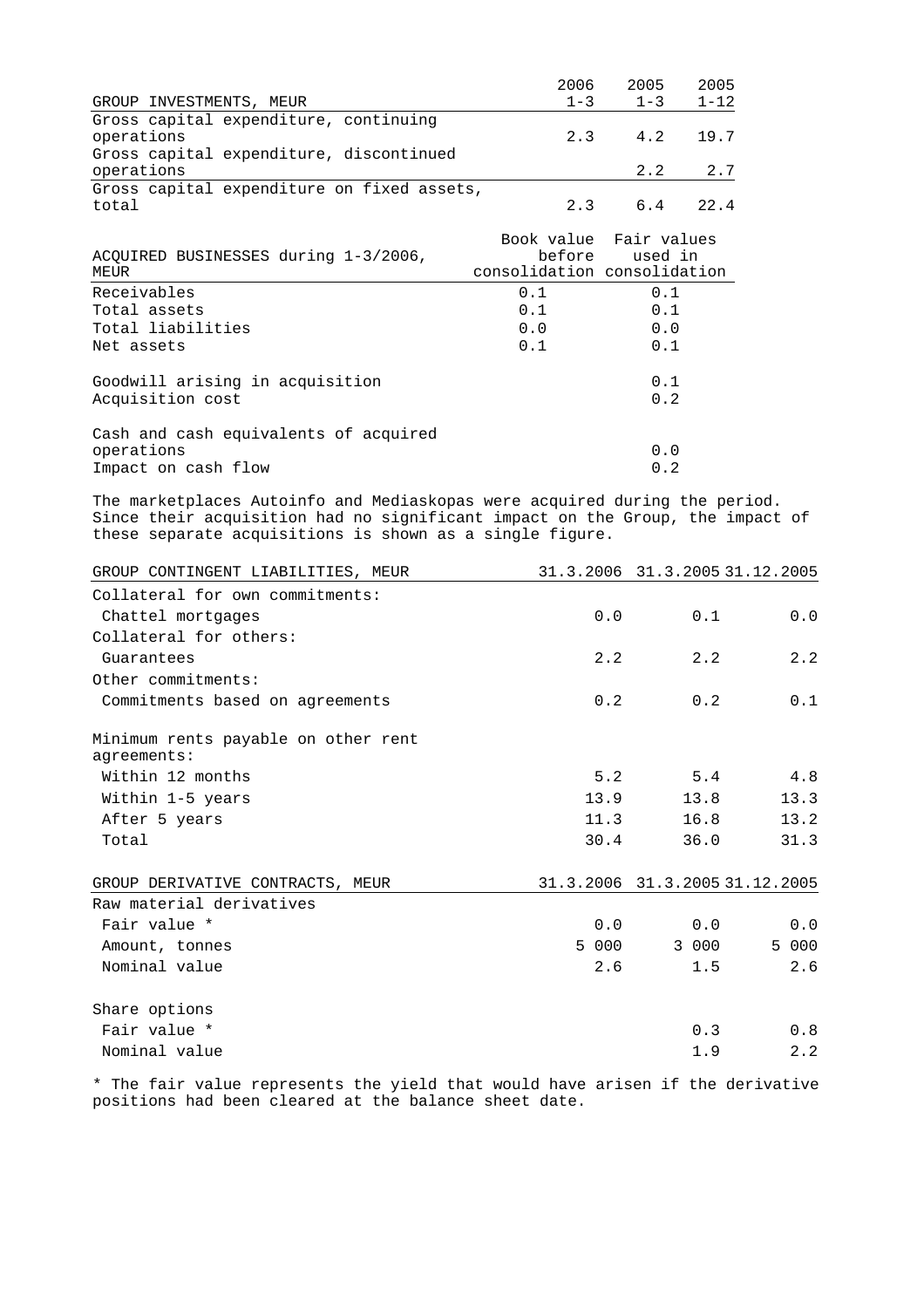- The recognition and measurement principles of IAS 34 have been applied in the preparation of this release.
- This interim report applies the same accounting principles and methods of measurement as in the annual financial statements.
- Owing to the Group's restructuring in 2005, the per share data for the comparative period have been adjusted to correspond with the current share structure to ensure comparability.
- In the comparative figures, the restructuring in 2005 is evident in the treatment of the merger of the previous Alma Media Corporation and Almanova Corporation as a reverse acquisition, as required by the Finnish Financial Supervision Authority. Since the reverse acquisition took place in the second quarter of 2005, Almanova Corporation has not been consolidated in the Q1/2005 comparative balance sheet. Its consolidation is visible from Q2/2005 onwards and therefore also in this release for the whole year 2005.
- The consolidated financial statements have been prepared in the name of the current legal parent company (called Almanova Corporation until November 7, 2005), but continuity in the Group accounts applies to the consolidated financial statements of the old Alma Media. The comparative figures for Q1/2005 are the comparative figures for the old Alma Media Group
- In spring 2005 the associated company Talentum Oyj announced an adjustment to shareholders' equity for 2004 in its IFRS opening balance sheet. The adjustment is included in this interim report's 01/2005 comparative figures. Hence, the Q1/2005 comparative figures in the balance sheet differ in this respect from the Q1/2005 interim report figures published in 2005. The adjustment in Talentum's IFRS opening balance sheet was included last year from the second-quarter interim report onwards.
- The Annual General Meeting on 8 March 2006 decided the main terms and conditions of the stock option scheme. This decision authorizes the Board of Directors to decide independently on when and how many of these option rights shall be granted. In the company's accounts, the cost impact of these rights on the income statement will become visible from the date on which the Board decides to grant the rights.
- The figures in this interim report are unaudited.

Use of estimates

This bulletin contains certain statements that are estimates based on management's best knowledge at the time they were made. For this reason they contain risks and uncertainty. The estimates could change in the event of significant changes in business conditions.

ALMA MEDIA CORPORATION Board of Directors

DISTRIBUTION: Helsinki Stock Exchange, principle media

Further information:

Kai Telanne, President and CEO, +358 10 665 3500 Teemu Kangas-Kärki, CFO, tel. +358 10 655 2244 Ahti Martikainen, SVP Corporate Communications and IR, tel. +358 10 665 2242

The presentation material in English will be available on the company's website, http://www.almamedia.fi/home, from 11.30 am.